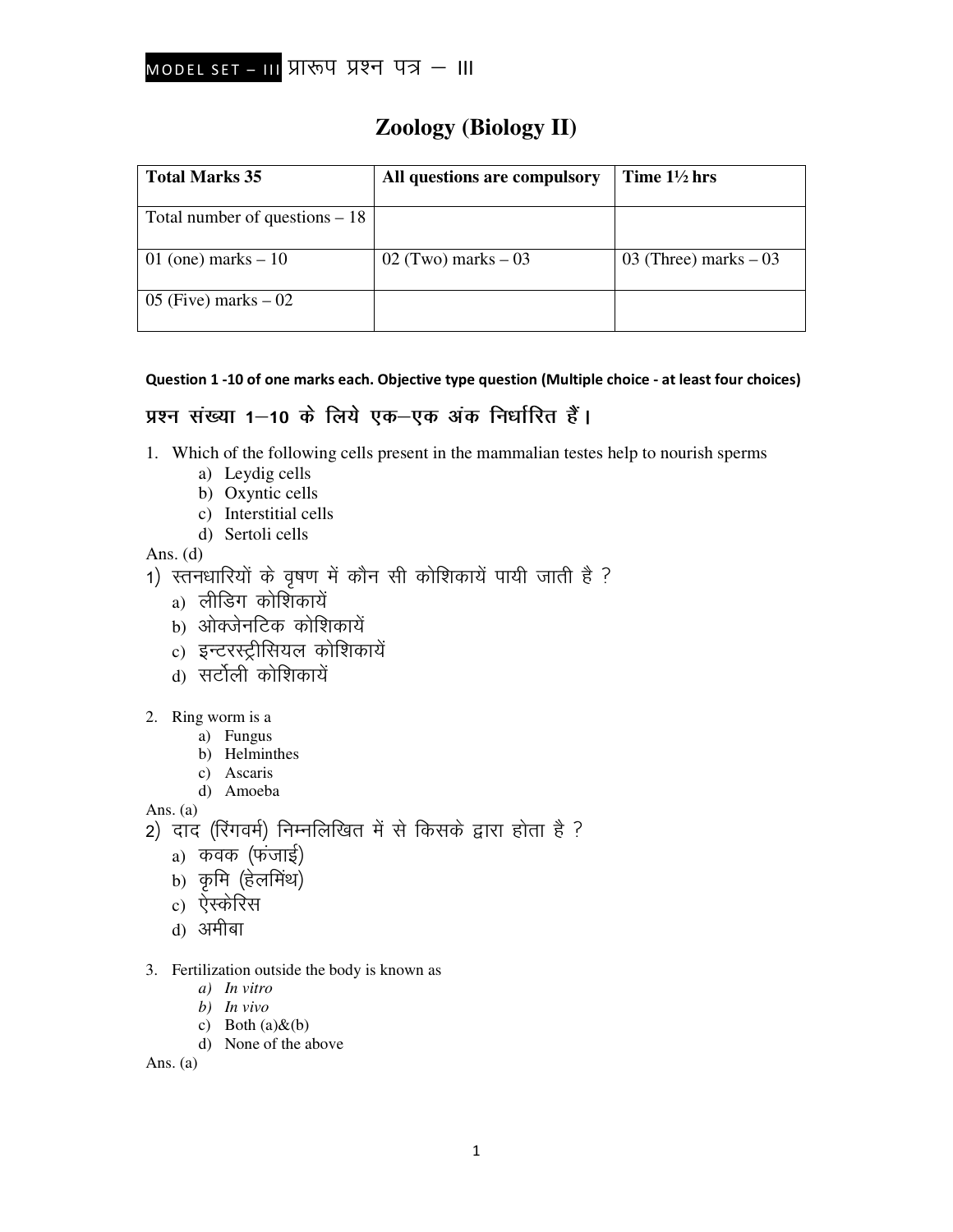- 3) शरीर के बाहर होने वाले निषेचक को क्या कहते है ?
	- a) इन विट्रो
	- $b)$  इन विवो
	- $c)$  दोनों
	- d) इनमें से कोई नहीं
- 4. PCR stands for
	- a) pure chemical reaction
	- b) part create reaction
	- c) polymerase chain reaction
	- d) partial cytoplasm rate
- Ans. (c)
- 4) पी0 सी0 आर0 क्या है ?
	- a) प्योर केमिकल रिएक्शन
	- b) पार्ट क्रियेट रिएक्शन
	- c) पॉलीमरेज चेन रिएक्शन
	- d) पॉसियन साइटोप्लाज्म रेट
- 5. Which of the following is the sex linked recessive disease
	- a) Sickle cell
	- b) Hemophilia
	- c) Phenylketonuria
	- d) Down syndrome

Ans. (b)

- 5) निम्नलिखित में कौन लिंग सहलग्न (सेक्स लिंक्ड रिसेसिभ) रोग है ?
	- a) सिकेड सेल एनीमिया
	- b) हीमोफिलिया
	- c) फीनाइल कीटोनूरिया
	- d) डाउन सिंड्रोम
- 6. "Struggle for existence" in natural selection theory was given by
	- a) Lamark
	- b) Fischer
	- c) Darwin
	- d) Muller

Ans. (c)

6) अस्तित्व के लिये संघर्ष (स्ट्रगल फॉर एक्जिसटेंस) सिद्धांत किसने दिया था ?

- a) लामार्क
- b) फिसर
- c) डार्विन
- d) मूलर
- 7. Who is the father of Indian Ecology?
	- a) M S Swaminathan
	- b) VergeseKurian
	- c) Ramdeo Mishra
	- d) Prof Yaspal

Ans.  $(c)$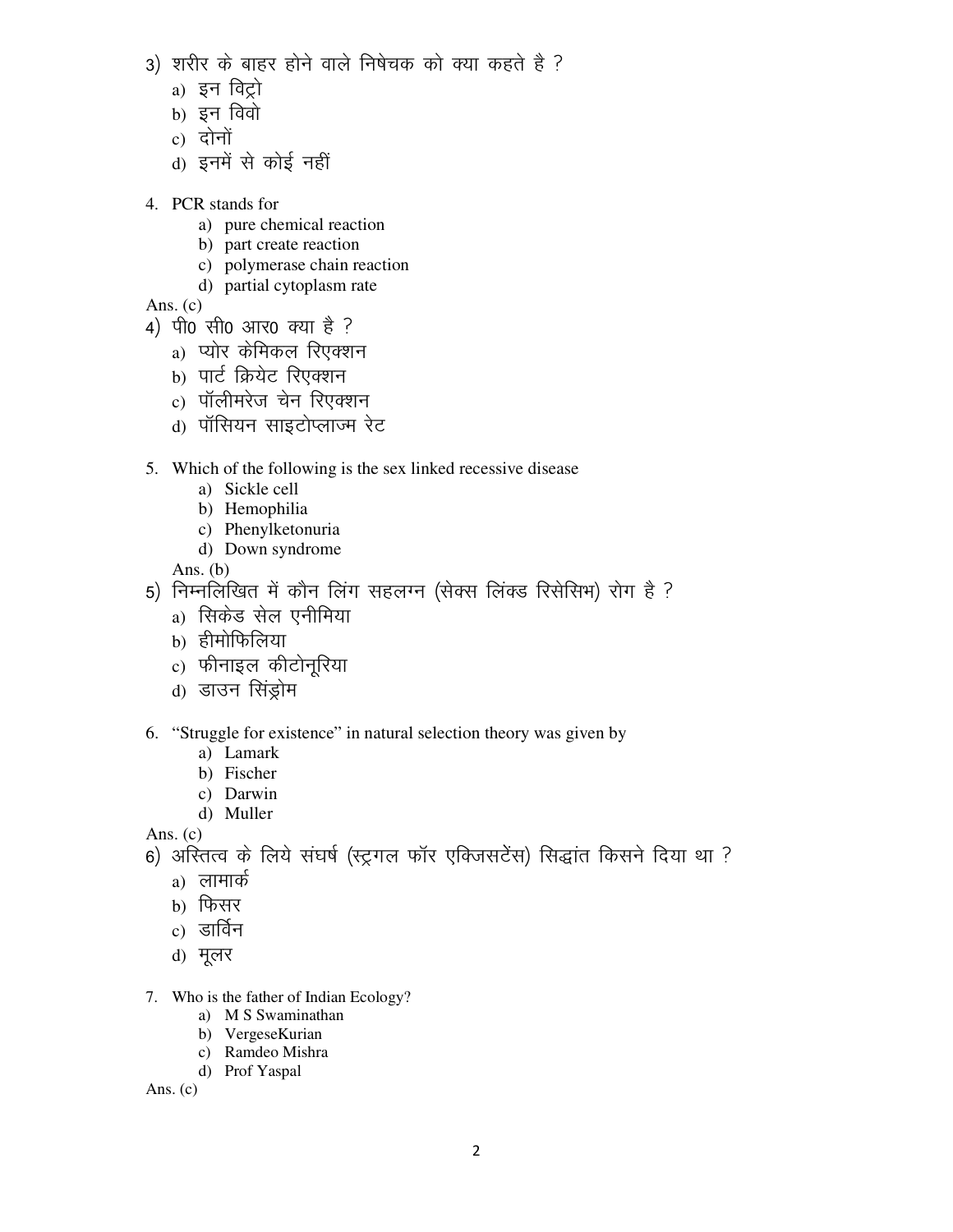- 7) भारतीय पारिस्थितिकी के पिता किसे कहते है ?
	- a) एम एस स्वामीनाथन
	- b) वर्गीस करियन
	- c) रामदेव मिश्रा
	- d) प्रोफेसर यशपाल
- 8. Betla National Park is situated at
	- a) Latehar
	- b) Palamau
	- c) Jamshedpur
	- d) Ranchi

Ans.  $(b)$ 

- 8) बेतला नेशनल पार्क कहाँ अवस्थित है ?
	- a) लातेहार
	- b) पलामू
	- c) जमशेदपुर
	- d) राँची
- 9. An general the Pyramid of energy is
	- a) Inverted
	- b) Upright
	- c) Not known
	- d) None of the above

Ans.  $(b)$ 

- 9) उर्जा का पिरामिड कैसा होता है ?
	- a) उल्टा
	- b) सीधा
	- c) नहीं जानते है
	- d) इनमें से कोई नहीं
- 10. Which among the following is a primary lymphoid organ?
	- a) Bone marrow
	- b) Thymus
	- c) Both (a)  $\&$  (b)
	- d) None of the above

Ans.  $(c)$ 

10) निम्नलिखित में कौन प्राथमिक लिफोऑड अंक हैं ?

- a) बोन मेरो
- b) थाइमस
- c) दोनों (a) और (b)
- d) इनमें से कोई नहीं

### Questions 11 to 13 are of two marks each प्रश्न संख्या 11–13 के लिये दो–दो अंक निर्धारित हैं।

11. Write the term used for male and female gametogenesis  $(1+1)$  mark)

Ans. Male gametogenesis is known as spermatogenesis and female gametogenesis as oogenesis 11) नर और मादा में होने वाले युग्मकजनन (गैमीटोजेनेसिस) को क्या कहते हैं ?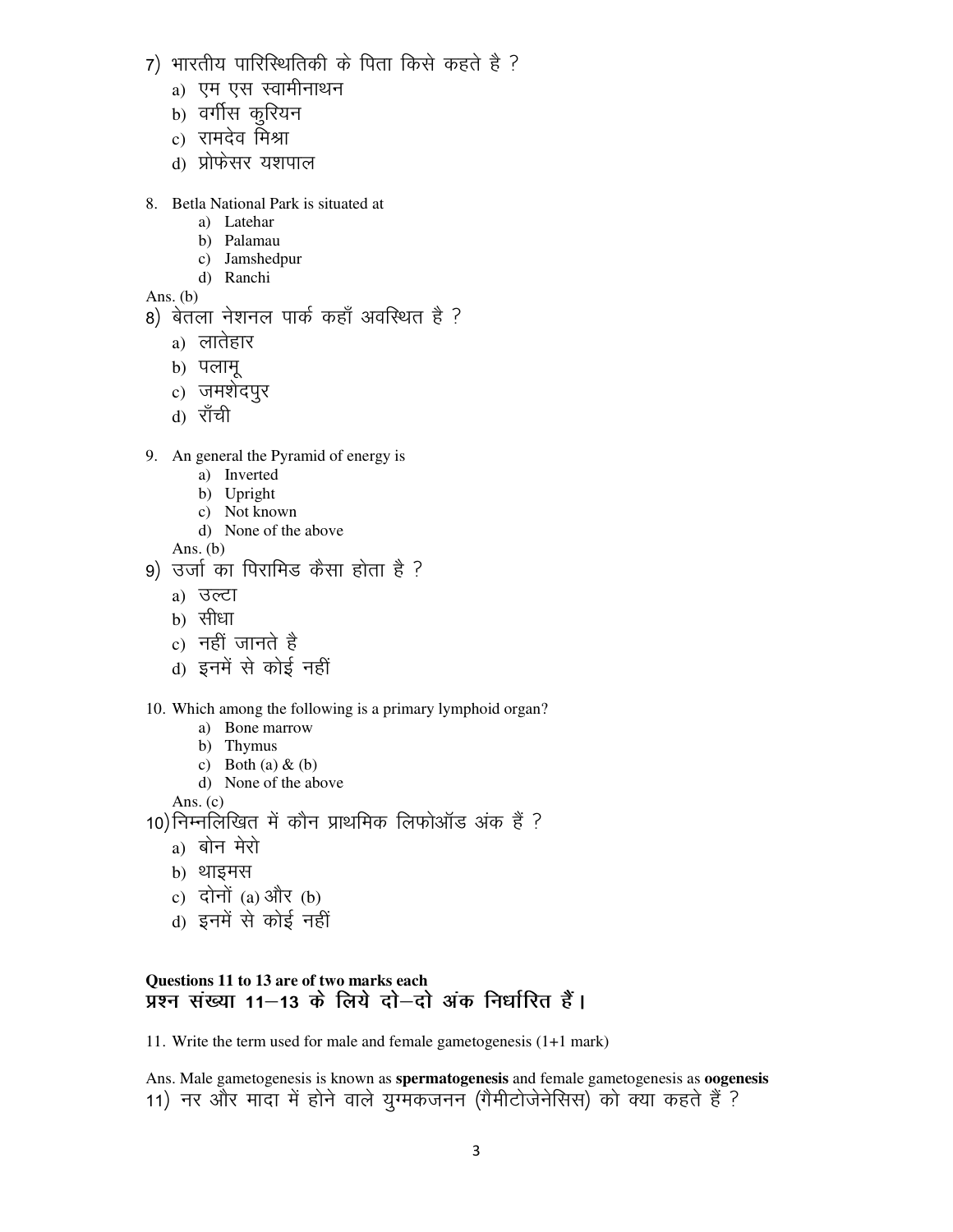12. How many types of blood group found in human being? Which group is called universal donor?

Ans. In human beings  $A, B, AB \& O$  four types of blood groups are found. Blood group O is universal donor.

12) मानव में कितने प्रकार का रूधिर समूह पाया जाता है ? इनमें कौन समूह सर्वदाता कहलाता है  $?$ 

13. Give two examples of connecting link.

Ans. Example of connecting links –

 (i) **Echidna** is an egg laying mammal and is connecting link between reptile and mammals.

(ii) *Archeopteryx lithographica* is a fossil bird which is connecting link between reptile and birds.

13) योजक कडी (कनेक्टिंग लिंक) के दो उदाहरण दें।

### **Questions 14 to 16 are of three marks each**  प्रश्न संख्या 14—16 के लिये तीन—तीन अंक निर्धारित हैं।

- 14. (a) Define male heterogamety  $(1+2 = 3$  marks )
	- (b) How is sex determined in human being?

Ans. (a) In XX XY chromosomal sex determination pattern male is XY and produces two different types of gamete – one gamete with X chromosome and other with Y chromosome. This is known as male heterogamety.

(b) In human beings XX XY type of chromosomal sex determination pattern exists.

- 14) (a) नर विषमयुग्मता (हेटेरोगैमिटि) को परिभाषित करें।
	- (b) मानव में लिंग का निर्धारण कैसे होता है ?
- 15. Write the function of
	- a) Prostate gland
	- b) Corpus luteum
	- c) Mammary gland
- Ans. (a) Secretions constitute the seminal plasma that contains fructose, calcium and enzymes which facilitates the sperm in fertilization.
	- (b) Corpus luteum secretes large amount of progesterone, which is essential for maintenance of endomatrium.
	- (c) Mammary gland is the characteristic feature of mammals and secretes milk for the young ones.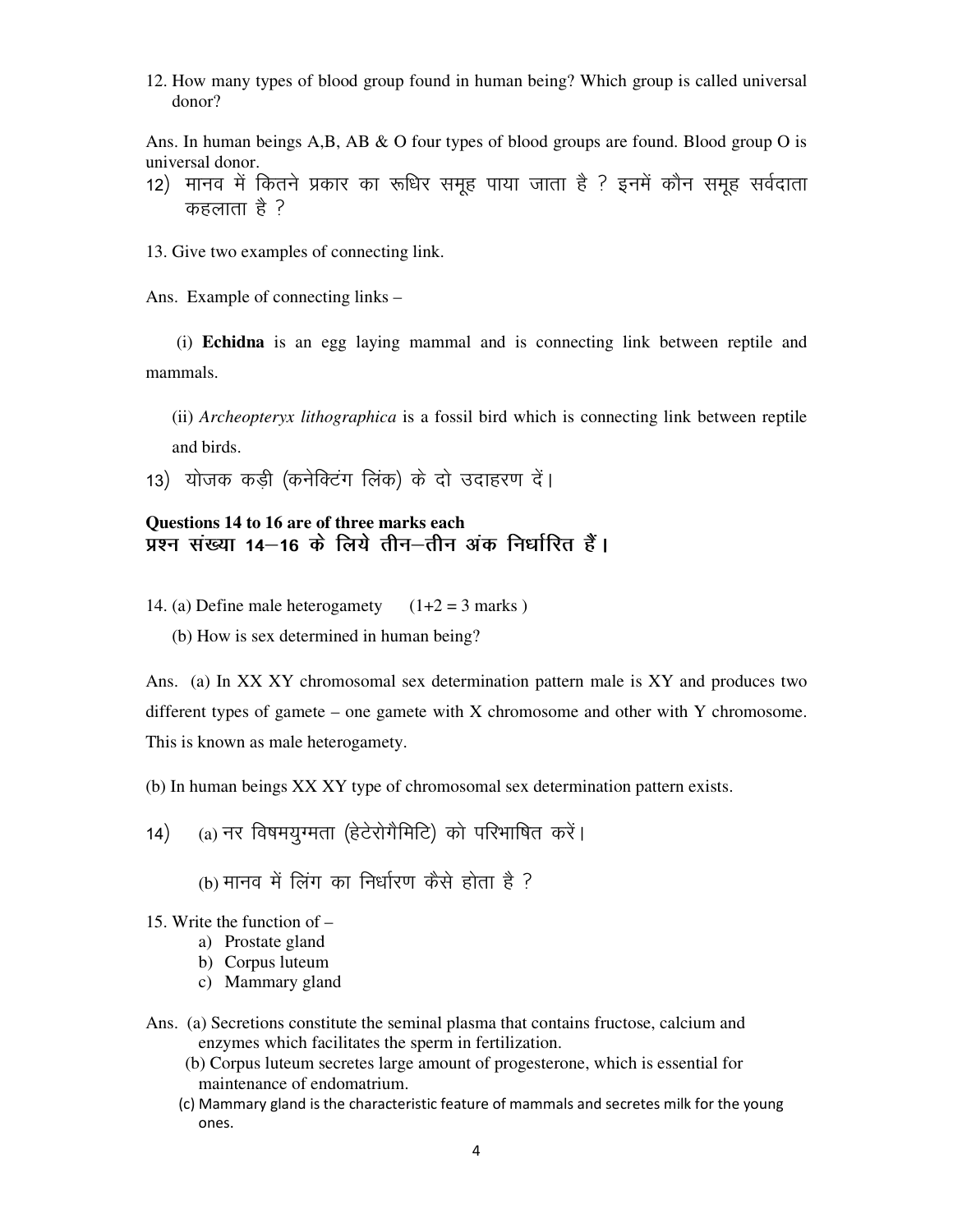15) इनके कार्य लिखें :-(a) प्रोस्टेट ग्रंथि (b) कॉर्पस ल्यूटियम  $(c)$  मेमरी ग्रंथि

16. See the figures given below and answer the question that follow  $(1+1+1)$ 



- (i) Which hereditary disease will developed if gamete  $(a)$  fuses with gamete  $(c)$
- (ii) Name the hereditary disorder in case Gamete (b) fuses with gamete (c)
- (iii) What is gynecomastia?

Ans. (a) Klinefilter's Syndrome

(b) Turner's Syndrome

(c) Due to Klinefilter's syndrome breast develops in males the phenomenon is known as gynachomastia

16) नीचे दिये गये चित्र को देख कर प्रश्नों का उत्तर दें।



- यदि युग्मक (a) और युग्मक (b) संगलन (फ्यूज) करता है, तो कौन सा आनुवांशिक  $(i)$ रोग उत्पन्न होगा ?
- (ii) युग्मक (b) और युग्मक (a) के संगलन से होने वाली आनुवांशिक रोग का नाम बतायें ?
- (iii) गाइनीकोमैरिटया क्या है ?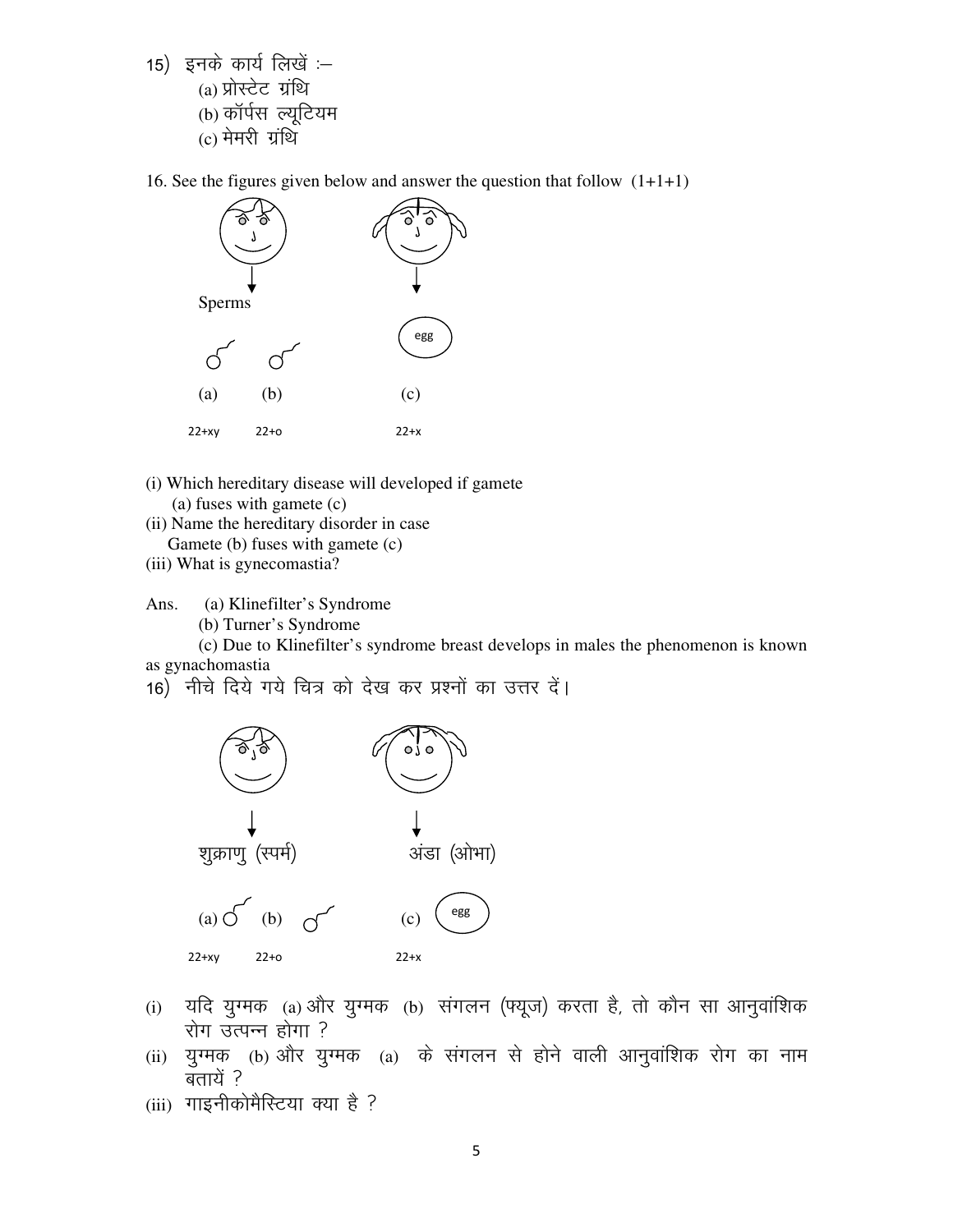Questions 17 to 18 are of five marks each ww. प्रश्न संख्या 17-18 के लिये पाँच-पाँच अंक निर्धारित हैं।

17. Label A, B, C, D & E in the diagram given below



- Ans. A Acrosome
	- B Nucleus
	- C Neck
	- D Middle piece
	- E Mitochondria

17) नीचे दिये गये चित्र में से (A) (B) (C) और (D) को नामांकित करें।



#### Or

Write the following:  $(1+2+2=5)$ 

- (a) List the various abiotic environmental factors
- (b) Pioneer species
- (c) Climax community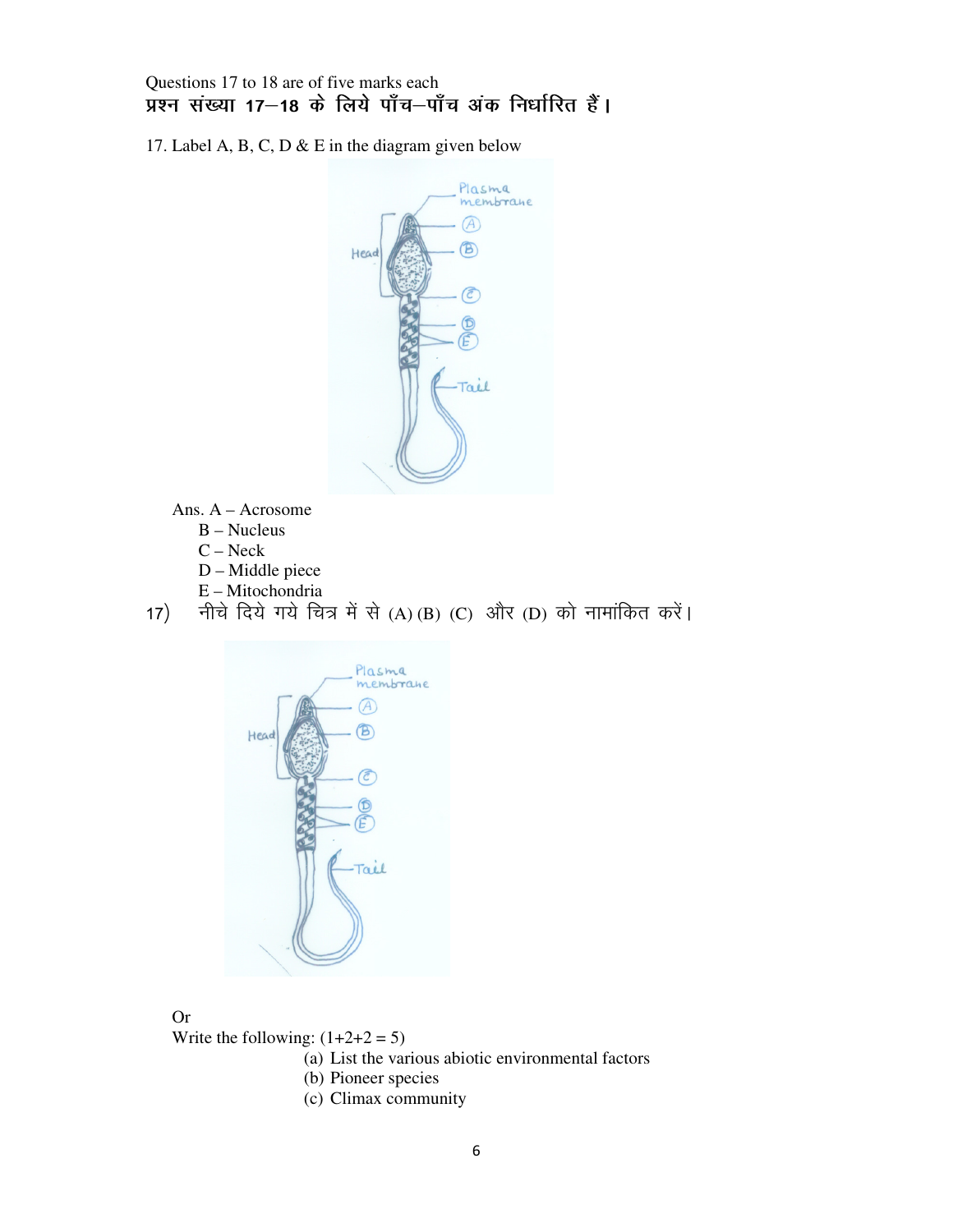Ans. a) Light, Temperature, Water, Soil

(b) the species that invade a bare area is known as pioneer species

(c) Composition and structure of all communities constantly change in response to the changing environment. This changes leads finally to a community that is near equilibrium with the environment. This is called climax community.

#### अथवा

## निम्नलिखित को लिखें :-

- (a) विभिन्न प्रकार के अजीविय घटक (एबॉयोटिक फैक्टर) को सूचीबद्ध करें।
- (b) अग्रगामी जाति (पायोनियर स्पीशिज) किसे कहते हैं ?
- (c) चरम अवस्था (क्लाइमेक्स कम्युनिटि) किसे कहते हैं ?
- 18. (a) Mention the three observations on which Darwin based his theory of Natural Selection?

(b) Describe natural selection in Darwin finches.

Ans. (a) Struggle for existence, Survival of the fittest, Natural selection

(b) Shape of the beaks of the Darwin finches changes according to the seeds availability in the area (Galapagos Island). It is a good example of divergent evolution and natural selection shown in finches for their survival in diversified habitat.

(a) प्राकृतिक चयन का सिद्धांत डार्विन ने किन तीन अवलोकन के आधार पर दिया, 18)

लिखें ।

(b) डार्विन फिंचेस के प्राकृतिक चयन की व्याख्या करें।

#### $Or$

(a) Complete the equation

$$
dN/dt = N\left(\frac{K-N}{K}\right)
$$
\n(b)

\n
$$
dN/dt = (b - 1) \times N
$$
\n(c)

\n
$$
N_t = N_0 e^{r}
$$
\n(d)

\n
$$
dN/dt = N
$$

In the equation (a) carrying capacity is symbolized by (e)

Ans. (a)  $r$ 

- $(b) d$
- $(c)$  t
- $(d)$  r